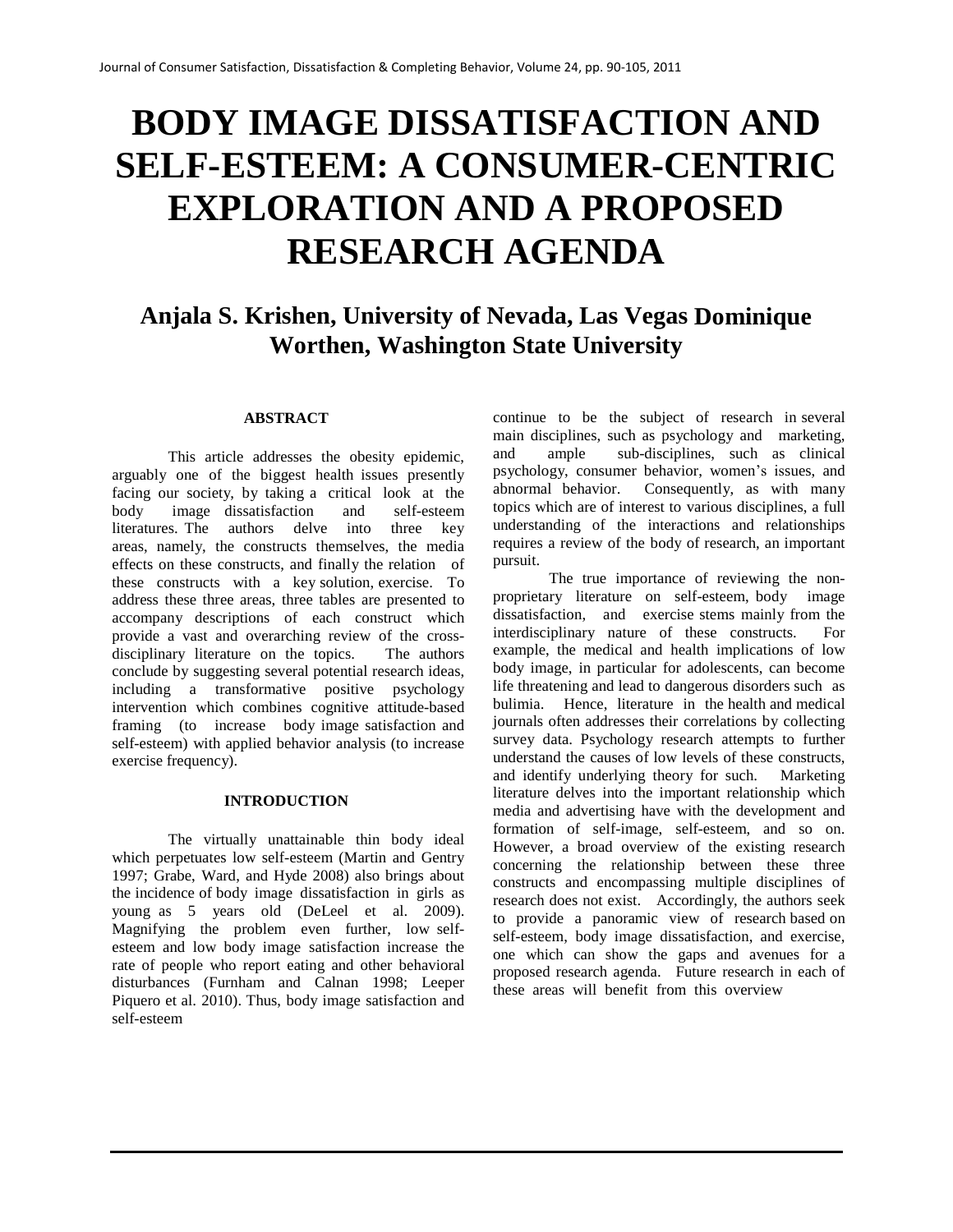and the attempt to fill the research gaps. Marketers can also benefit from the literature review by: (1) developing a broader view of the published research and (2) augmenting the literature stream to include solutions-oriented research.

Over two-thirds of American adults are presently considered either overweight or obese, more than a 36% increase over the last 30 years (Martin, Veer, and Pervan 2007), and more than half of all women are dissatisfied with their overall body image and weight (Grabe and Hyde 2006). Although research shows that a large population of men are also dissatisfied with their body image, they tend to be more concerned with shape and muscular build than with weight (Furnham, Badmin, and Sneade 2002; Carleson-Jones and Crawford 2005) Furthermore, research continues to link low self-esteem with higher levels of body image dissatisfaction and vice versa (Venkat and Ogden 2002; Davison and McCabe 2006). Despite the often inconclusive findings from literature examining the relationship between body image dissatisfaction and self-esteem, some research has suggested that they are negatively correlated, in that a higher level of body image dissatisfaction is negatively related to level of self-esteem (Kostanski and Gullone 1998). Additionally Kostanski and Gullone (1998) find that self-esteem is a significant predictor of perceived body image dissatisfaction. Furthermore, Furnham, Badmin, and Sneade (2002) suggest that health and exercise are associated with higher self-esteem, and that self-esteem is correlated with exercising for the purpose of physical fitness and tone. Therefore, an exercise intervention program which is intended to increase body image satisfaction through the promotion of exercise and healthy eating habits can potentially indirectly improve selfesteem as well. Despite these findings, researchers have yet to provide a conclusive explanation of the causal relationship between body image (dis)satisfaction and self-esteem, which is a particularly fruitful area of research. A complete understanding of this

relationship would provide valuable information for the design of an exercise intervention program targeting the obesity epidemic.

Indeed, the literature investigating the effects of exercise on self-esteem has also demonstrated inconclusive results; however, Frost and McKelvie (2005) argue that selfesteem is generally greater for high exercisers than low exercisers. These researchers are not suggesting a causal relationship here; they are simply suggesting that those who have higher self-esteem may have a higher motivation to exercise than those with lower self-esteem. It seems apparent that body image (dis)satisfaction, self-esteem, and exercise are related, but the relationship is not particularly causal, thus suggesting that exercise can theoretically influence body image (dis)satisfaction, which can in turn influence positive self-esteem, and higher self-esteem can influence healthy exercise practices. This is also an appropriate area for future research, as it appears to a produce a circular flow model demonstrating the relationship between body image (dis)satisfaction, self-esteem, and exercise.

The struggle with self-esteem and body image dissatisfaction often begins during childhood, continues throughout adolescence, and frequently escalates into dangerous behavioral disturbances such as eating disorders, depression, and high anxiety (Kostanski and Gullone 1998; DeLeel et al. 2009). Adding to this problem, inactivityrelated weight gain among college students is of increasing concern, especially with schoolwork, video games, and computers consuming much of their time. The greatest increase in obesity was found in the 18-29 year old population, between the years of 1991 and 1997. During those years, Americans with a college education in particular rose from 10.6% to 17.8% (Mokdad et al. 1999; 2001). This trend has continued into 2001, with the percentage rising from 14% to 21% among the 18-29 year old Americans with some college education (Mokdad et al. 2003). Given the rising rate of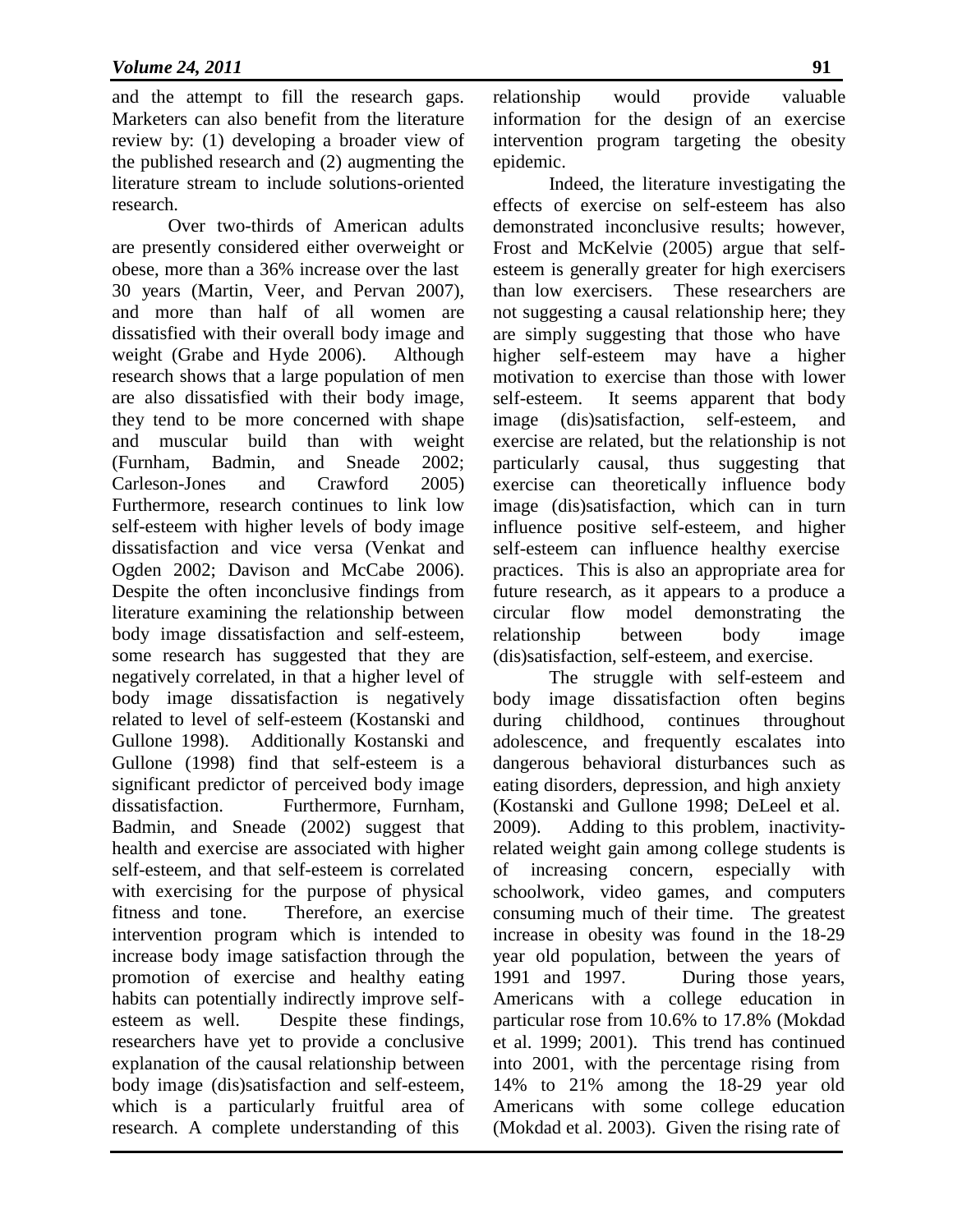year-spanning study (1966-1996) on body image of both males and females finds that over time, body image dissatisfaction among females is continuing to increase (Sondhaus, Kurtz, and Strube 2001).

The remainder of this article is organized as follows. First we provide a review of the literature with regards to body image dissatisfaction, self-esteem, and exercise. The review segments the extant literature into three key streams: (1) the selfesteem and body image dissatisfaction measures; (2) advertising impact in relation to self-esteem and body image dissatisfaction; and (3) body image dissatisfaction, selfesteem and exercise. We wrap up by providing proposed consumer-based research for furthering our understanding of the key constructs and their interactions.

#### **LITERATURE REVIEW**

The search for literature concerning self-esteem, body image dissatisfaction, and exercise began by exploring multiple disciplines to gain a holistic view. Both authors of this article independently reviewed existing research and then discussed key content areas and themes which emerged, following a qualitative grounded theory methodology (Goulding 2005). The emergent concepts seemed to fit into an antecedentsconsequences framework, i.e. (1) how should research deal with the measurement of these variables? (2) how do advertising imagery and stereotypes affect them? and finally (3) how can marketers attempt to tie together problems with solutions? Hence we identify three subdomains of important research to address these three questions, as follows: (1) self-esteem and body image dissatisfaction measures; (2) advertising impact in relation to

self-esteem and body image dissatisfaction, and (3) the relationship between body image dissatisfaction, self-esteem and exercise. The exploration of body image dissatisfaction, self-esteem, and exercise begins by providing a cross-disciplinary review of the nonproprietary literature in Tables 1, 2 and 3.

We will now present a more detailed review of the pertinent literature with respect to these three key areas of body image satisfaction and self-esteem research, namely the actual measures of them, the way advertising impacts them, and how they relate to the performance of exercise.

## **Self-esteem and body image Dissatisfaction measures**

A perusal of the self-esteem construct reveals the all-encompassing nature of this measure. From literature overviews to empirical work, self-esteem and body image dissatisfaction is found at the root of thousands of studies. Recently, *Psychological Bulletin* (2004, Vol. 130, No. 3) published an entire series of articles which focused on the importance, or danger, of the pursuit of selfesteem. There are many issues with regard to self-report measurement in empirical work related to self-esteem, as Baumeister et al. (2003) explain in a very thorough literature review, "…self-esteem scores are somewhat contaminated by people's efforts to make themselves look good" (p. 5). While selfesteem and body image satisfaction are often positively correlated, extensive research in these areas suggests that the two must be measured independently. Even more importantly, there are multiple scales which can be used to measure levels of body image dissatisfaction and self-esteem. To address the literature and provide possible sources of additional information for future research, we present an overview of cross-disciplinary research in Table 1.

The Rosenberg self-esteem scale (RES) has been used in thousands of studies as a trait measure of self-esteem (Rosenberg 1965; 1979). Addressing the fundamentally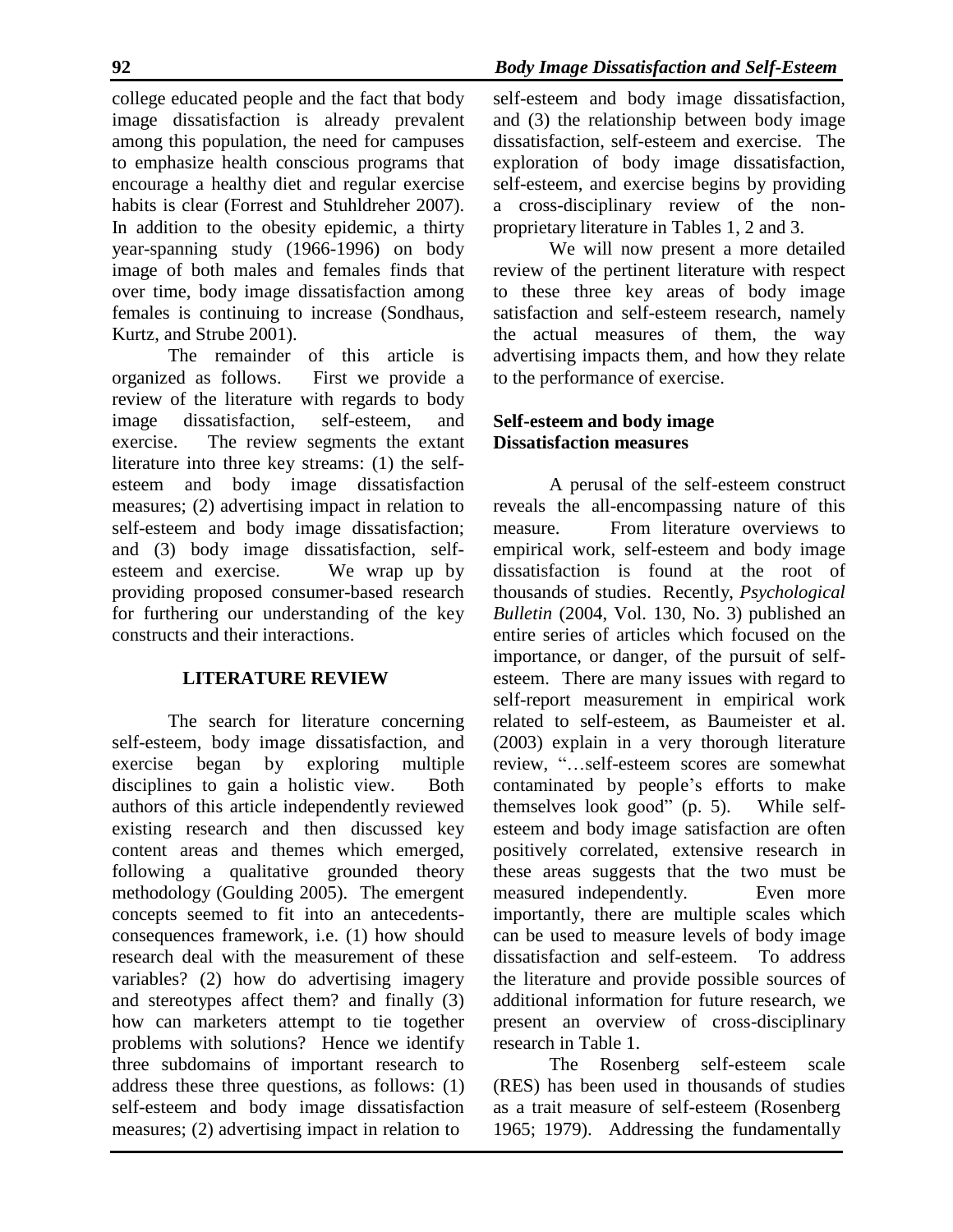shifting nature of self-esteem that they argue for, Heatherton and Polivy (1991) introduced a new scale to measure self-esteem as a *state*  instead of a trait. The difficulty with their

formulation may be the overlap between a state self-esteem measure and the concept and measurement of mood. In their

| п<br>Table |  |
|------------|--|
|------------|--|

| Body Image Dissatisfaction and Self-esteem Measures |                              |                                                    |  |
|-----------------------------------------------------|------------------------------|----------------------------------------------------|--|
| Topic                                               | <b>Exemplary Studies</b>     | <b>Relevant Findings</b>                           |  |
| Self-esteem                                         | Crocker and Park (2004);     | Self-esteem is often measured using Rosenberg's    |  |
|                                                     | Baumeister (2003);           | self-esteem (RSE) scale. This scale is a trait     |  |
|                                                     | Rosenberg (1965,1975);       | measurement of self-esteem defining self-esteem    |  |
|                                                     | Heatherton and Polivy        | as a stable measure of self worth. Heatherton and  |  |
|                                                     | (1991)                       | Polivy's State Self-esteem Scale (SSES) implies    |  |
|                                                     |                              | that self-esteem temporarily fluctuates with       |  |
|                                                     |                              | situational factors. These factors can include     |  |
|                                                     |                              | performance, personal relationships, and           |  |
|                                                     |                              | appearance. This measure is not intended as a      |  |
|                                                     |                              | replacement of the RSE scale, but as a tool to     |  |
|                                                     |                              | measure clinical change of manipulation.           |  |
| <b>BID</b>                                          | Kurtz and Hirt (1970);       | There are multiple scales that measure the         |  |
|                                                     | Franzoi and Herzog (1986);   | multidimensional aspects of body image and body    |  |
|                                                     | Venkat and Ogden (2002);     | esteem. While body image is the judgment one       |  |
|                                                     | Cooper et. al. (1987); Cash  | has towards his/her physical self, body esteem is  |  |
|                                                     | (1990); Secord and Jourard   | the attitude measure of satisfaction or            |  |
|                                                     | (1953); Rosa, Garbarino, and | dissatisfaction towards his/her physical           |  |
|                                                     | Malter (2006); Cash,         | appearance. Body esteem measures ask               |  |
|                                                     | Winstead, and Janda (1986);  | participants to rate their feeling or satisfaction |  |
|                                                     | Rosen, Srebnik, Saltzberg,   | regarding various body parts. Other measures       |  |
|                                                     | and Wendt (1991); Thompson   | display figures with low and high BMI and ask      |  |
|                                                     | and Altabe (1991)            | the participant questions regarding him/her and    |  |
|                                                     |                              | others.                                            |  |

Introduction and subsequent research using this scale (over 400 cited references to this article to date), one can see it is both pervasive and statistically sound. The authors point out that a scale measuring self-esteem does not replace the existing trait self-esteem measure (Rosenberg 1979), but instead can be used as a tool where the researcher sees fit. They point out that studies which "…attempted to use actual [trait] self-esteem scales to measure experimentally induced changes in self-evaluation…" had mixed results (Heatherton and Polivy 1991, p. 896). Heatherton and Polivy (1991) propose three dimensions with which to measure selfesteem, namely performance, social relations, and appearance.

Both academics and practitioners continue to propose ways to measure the multi-dimensional aspects of body image, with scales such as the body attitude scale (Kurtz and Hirt 1970), body esteem scale (Franzoi and Herzog 1986), body image satisfaction scale in terms of fitness and attractiveness dimensions (Venkat and Ogden 2002), and body shape questionnaire (BSQ) particularly for eating disordered individuals (Cooper, Taylor, Cooper, and Fairburn 1987). Whereas body image is defined as a judgment or frame of one's physical self (Cash 1990), body esteem is defined as an attitude measure of liking or disliking one's physical body. In terms of measurement, body esteem is similar to the appearance component of self-esteem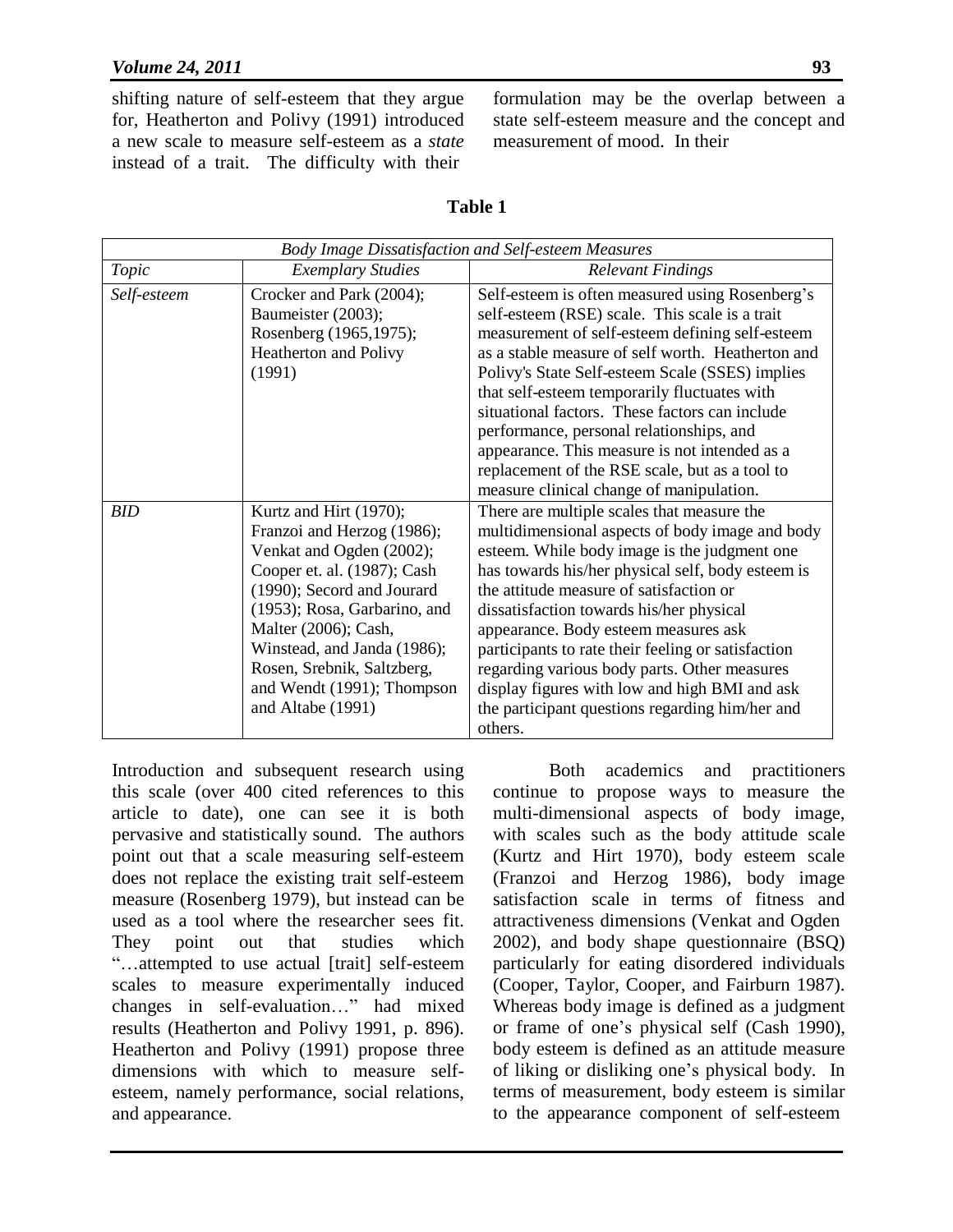but actually asks consumers to rate their feelings (positive or negative) about multiple aspects of their bodies (Secord and Jourard 1953; Rosa, Garbarino, and Malter 2006). Still further measures include the body part satisfaction scale, which provides images of body parts (face, upper torso, mid torso, lower torso, muscle tone, height, weight, and overall appearance) and asks individuals to rate their satisfaction with those parts (Cash, Winstead, and Janda 1986). A body image avoidance scale deals with the intersection of social avoidance behavior and body image dissatisfaction with the dimensions of clothing, eating, and social activity (Rosen, Srebnik, Saltzberg, and Wendt 1991). Finally, a figure rating scale (Thompson and Altabe 1991) provides subjects with a set of figures from very low BMI to very high BMI and has them answer several questions regarding themselves and others with respect to those figures.

### **Advertising impact in relation to selfesteem and body image dissatisfaction**

Regardless of gender, ample research shows that advertising has a significant impact on body image dissatisfaction and levels of selfesteem universally. Mass media establishes how an ideal image should appear and as a result, many consumers internalize this image as the acceptable standard. In addition, friends and family, otherwise known as a reference group, often reinforce this virtually unattainable image and encourage pursuit of it. The adoption of such an unrealistic norm often leads to destructive thoughts and behaviors, including low self-esteem, depression, and eating disorders. Since the literature covering this area of research abounds, only key articles are summarized in Table 2.

Research in the area of gender differences with regards to body image dissatisfaction and self-esteem also abounds.

Most researchers agree that women overall tend to have lower self-esteem, higher body image dissatisfaction, more likelihood to diet, higher incidence of weighing themselves, and greater propensity of describing themselves as fat than men (Furnham and Calnan 1998). These behaviors are very likely the result of societal attitudes towards the physical appearance of men and women. The male body image is often judged based on performance, while the female body image is often judged based on appearance (Thøgersen-Ntoumani, et al. 2007). Interestingly, as Furnham, Badmin, and Sneade (2002) point out, the direction of dissatisfaction is not identical between the genders; women almost always want to lose weight whereas men may either want to lose or gain weight. [Although not to the same degree as for women, the media does impact men's body image satisfaction. For example, subsequent to being exposed to ideal images, males were found to be more depressed and reported higher muscle dissatisfaction (Agliata and Tantleff-Dunn 2004).] The ideal image that has perplexed women for many years is now becoming more prevalent and increasingly unattainable for men as well. This discrepancy between the ideal image and "real" image leads to lower self-esteem and depression in men (Agliata and Tantleff-Dunn 2004). Despite male body image dissatisfaction being less documented, a pervasive trend has been revealed regarding height and weight. For example, research shows that being short and under or overweight affects self-esteem and being short and overweight affects males' selfesteem much more (Furnham and Greaves 1994). Despite the male/female discrepancy in direction of body image dissatisfaction, some studies indicate that higher levels of body satisfaction are positively related to selfesteem in both men and women (e.g., Furnham and Greaves 1994).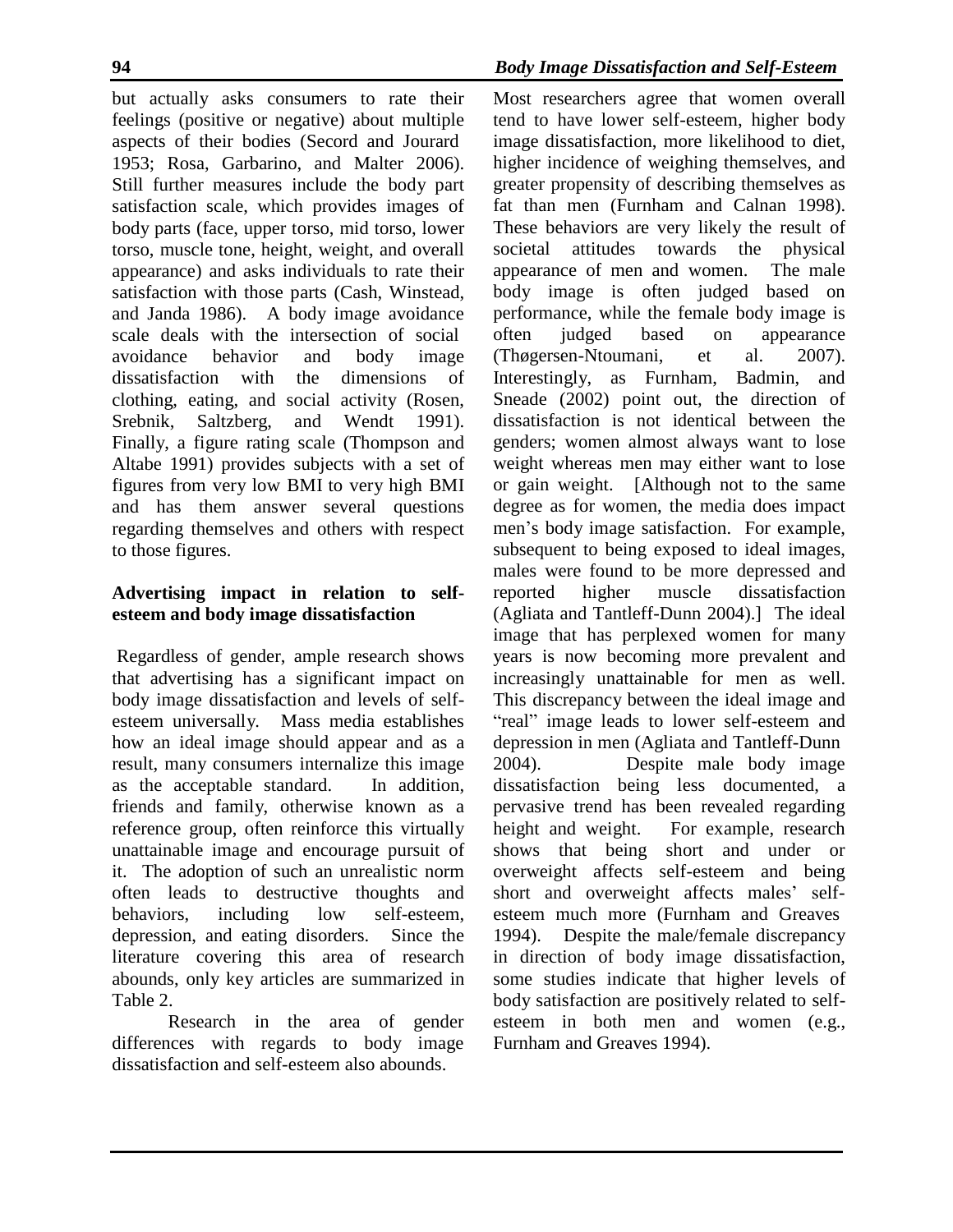| Advertising's Impact on Body Image Dissatisfaction and Self-esteem |                                                                                                                                                                                                                                                                           |                                                                                                                                                                                                                                                                                                                                                                                                                                                                                                                                                                                                            |  |
|--------------------------------------------------------------------|---------------------------------------------------------------------------------------------------------------------------------------------------------------------------------------------------------------------------------------------------------------------------|------------------------------------------------------------------------------------------------------------------------------------------------------------------------------------------------------------------------------------------------------------------------------------------------------------------------------------------------------------------------------------------------------------------------------------------------------------------------------------------------------------------------------------------------------------------------------------------------------------|--|
| Topic                                                              | <b>Exemplary Studies</b>                                                                                                                                                                                                                                                  | <b>Relevant Findings</b>                                                                                                                                                                                                                                                                                                                                                                                                                                                                                                                                                                                   |  |
| Gender                                                             | Furnham and Calnan (1998);<br>høgersen-Ntoumani, et al.<br>(2007); Furnham, Badmin,<br>and Sneade (2002); Agliata<br>and Tantleff-Dunn (2004);<br><b>Furnham and Greaves</b><br>(1994);                                                                                   | Several studies confer that women tend to have<br>lower body satisfaction and self-esteem than men.<br>Whereas women's bodies are more often judged by<br>appearance, men's bodies tend to be judged by<br>performance. Although studies have found men to<br>be increasingly dissatisfied with their body image,<br>they are more likely to seek increased muscles,<br>strength, and body mass. Women tend to seek<br>slimmer body image by losing weight and<br>enhancing shape.                                                                                                                         |  |
| Ideal Body Image                                                   | Furnham and Greaves,<br>1994); Agliata and Tantleff-<br>Dunn (2004); Dooley,<br>Deshpande, and Adair<br>(2010); Dooley et al. (2010);<br>O'Dea (2004)                                                                                                                     | Mass media can be blamed for unintentionally<br>selling an unrealistic ideal image which often leads<br>to body image dissatisfaction and low self-esteem.<br>People often internalize these ideals as a<br>representation of reality and push themselves to<br>great, and often unhealthy behaviors in an unlikely<br>attempt to achieve those standards.                                                                                                                                                                                                                                                 |  |
| <b>Social Factors</b>                                              | Festinger (1954); Venkat<br>and Ogden (2002); Want<br>$(2009)$ ; Garner and<br>Garfinkel (1980); Gulas and<br>McKeage (2000); Petina,<br>Taylor, and Voelker (2009);<br>Shroff and Thompson<br>$(2006)$ ; Thompson et. al.<br>(2006); Trampe, Stapel, and<br>Siero (2007) | Many consumers value the opinions of others and<br>engage in approval seeking behaviors which are<br>potential risk factors for body image<br>dissatisfaction, eating disorders, and low self-<br>esteem. Body image dissatisfaction and low self-<br>esteem tend to increase the likelihood of body<br>image comparison to peers and models, which<br>becomes a vicious cycle that is difficult to<br>intercede. In addition, media influences are often<br>reinforced by family and peers, and one of the<br>primary indicators of eating pathology is peer<br>perception of weight and eating behavior. |  |
| Gender Identity<br>Congruity                                       | Orth and Holancova 2004);<br>Feiereisen, Broderick, and<br>Douglas (2009); Peck and<br>Loken (2004); Algars,<br>Santtila, and Sandnabba<br>(2010)                                                                                                                         | Individuals who are more satisfied with their<br>bodies have a greater likelihood of a positive<br>response to media images they can identify with,<br>while those with body image dissatisfaction are less<br>likely to respond to such images. This theory<br>relates to the effectiveness of placing actual images<br>in the media versus the ideal image.                                                                                                                                                                                                                                              |  |

**Table 2**

Body image is also considered a message strategy type which normally consists of the desire for or portrayal of "…thin people, or the ideal body-image, as popular and successful while also containing anti-obesity messages" (Dooley, Deshpande, and Adair 2010, p. 155). Public service

announcements (PSAs) often make use of body-image messages in the hopes of motivating obese or inactive people to change their eating or exercising habits. However, some research shows that such messages may result in lower body image satisfaction and lower self-esteem levels while not necessarily stimulating higher activity levels or positive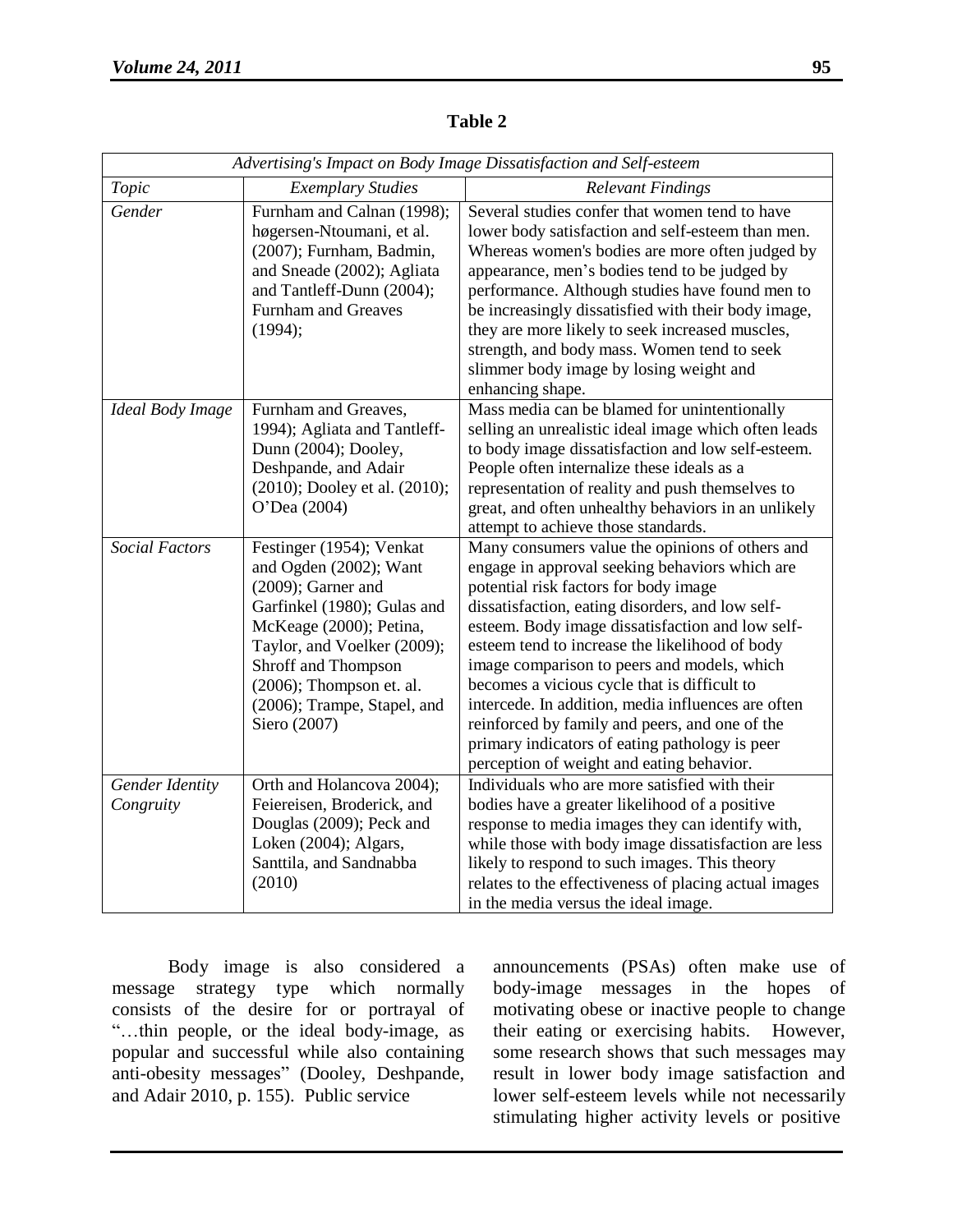behaviors (O'Dea 2004). Mass media has primarily been to blame for unintentionally shaping unrealistic body image ideals for both men and women and significantly contributing to body image dissatisfaction and low self-esteem among individuals. Exposure to the thin ideal body is significantly related to body image dissatisfaction in women as they internalize the image as the socially acceptable standard (Grabe, Ward, and Hyde 2008). In addition, Shroff and Thompson (2006) reported that media influences are often reinforced by peers, and one of the main risk factors for eating disorders and body image dissatisfaction in adolescents was peer perception of weight and eating behavior.

Social comparison theory (Festinger 1954) stipulates that individuals are motivated to compare themselves to others, either upwardly or downwardly. Upward comparison leads to lower satisfaction whereas downward comparison leads to a feeling of superiority. In an experimental setting, Venkat and Ogden (2002) find that females are more likely to engage in social comparison when presented with same-sex advertisements, especially with regards to the attractiveness satisfaction versus fitness satisfaction dimensions. As a further extension of this research, Want (2009) delineates the social comparison effect into a two-stage process. He suggests that most females engage in a social comparison process when presented with media portrayals as a first stage process but that many have a correction or undo process which happens in a second stage. In sum, Want (2009) comments that the real question lies in why many females do not actually undergo the secondary negation process to correct their post-viewing appearance dissatisfaction.

Gender identity congruity is defined by the underlying principle that increased identification with a gender portrayal in an advertisement in terms of the viewer's selfconcept, beliefs, and schema, can lead to higher cognitive consistency and therefore better attitudes towards the promotion (Orth and Holancova 2004). Through this lens,

Feiereisen, Broderick, and Douglas (2009) study the advertising effectiveness of the placement of "realistic" as opposed to "idealized" female images. Their findings are consistent with the notion that a woman's self-concept and body image dissatisfaction impacts the degree to which gender identity congruity improves advertising effectiveness. Namely, women with low body image dissatisfaction tend to have a greater need for and a more positive experience derived from gender identity congruity, whereas women with high body image dissatisfaction tend to be less responsive to congruent images. Peck and Loken (2004) studied the impact of larger-sized models on advertising effectiveness for both men and women with particular interest in the personality characteristic of need for cognition and the situational cue of informational frame. Focusing on positive versus negative selfreferencing thoughts which are generated post-exposure to ads, these scholars found that for female viewers, whereas thin models in ads tend to produce more negative selfreferencing after exposure, larger-sized models do not have this impact. This effect was not found for male viewers.

## **Body image dissatisfaction, self-esteem and exercise**

Few can argue with the importance of physical activity and the dangers of a sedentary lifestyle. Yet, the 2010 National College Health Assessment found that only 24% of male and 28% of female college students reported that they performed moderate exercise on any of the previous 7 days. This is especially risky, as explained by the US Department of Health and Human Services (DHHS): Healthy People 2010, since physical adult behaviors are established mainly during late adolescence and early adulthood. In a recent study of elementary, high school, and university students, those who reported exercising for 15-60 minutes at least 3 days per week, also reported higher levels of self-esteem than those who did not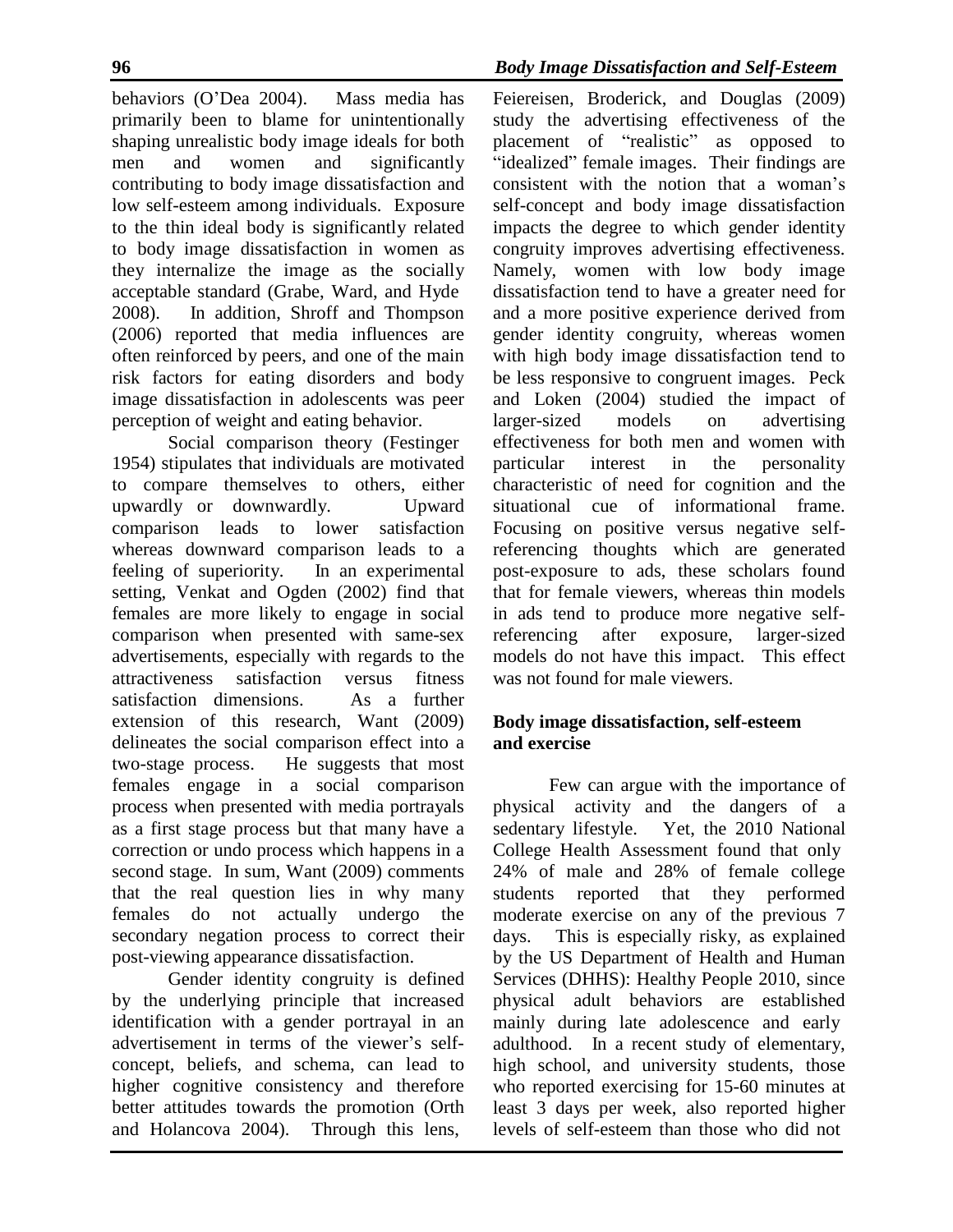(Frost and McKelvie 2005). Overall, exercise relates positively to self-esteem, and although findings are mixed regarding a positive link between exercise and body image; the physical effects of exercise could likely lead to a decrease in body image dissatisfaction (Frost and Mckelvie 2005). Unfortunately, the media influenced ideal body image is often unachievable with healthy diet and exercise (Furnham, Badmin, and Sneade 2002). Exercising for body image related reasons such as weight, tone, and to some degree, attractiveness, is often positively correlated to eating disorders and

body image dissatisfaction. On the other hand, fitness and health related motivations for exercise are normally negatively correlated to eating and behavioral disturbances (Furnham, Badmin, and Sneade 2002; Furnham and Calnan 1998). Due to conflicting motivations and their effects on body image and self-esteem, an intervention involving an increase in physical activity should be strategically approached. In addition to the discussion given in this section, a review of some pertinent literature is also provided in Table 3.

#### **Table 3**

| The Relationship of Body Image Dissatisfaction and Self-esteem to the Performance of Exercise |                                                                                                                                                                      |                                                                                                                                                                                                                                                                                                                                                                                                                                                                             |  |
|-----------------------------------------------------------------------------------------------|----------------------------------------------------------------------------------------------------------------------------------------------------------------------|-----------------------------------------------------------------------------------------------------------------------------------------------------------------------------------------------------------------------------------------------------------------------------------------------------------------------------------------------------------------------------------------------------------------------------------------------------------------------------|--|
| Topic                                                                                         | <b>Exemplary Studies</b>                                                                                                                                             | <b>Relevant Findings</b>                                                                                                                                                                                                                                                                                                                                                                                                                                                    |  |
| <b>Motivation</b>                                                                             | Deci and Ryan<br>$(1985)$ ; Thøgersen-<br>Ntoumani, et al.<br>(2007); Markland and<br>Hardy (1993);<br>Furnham, Badmin,<br>and Sneade $(2002)$ ;<br>Crocker and Park | Exercise motivations vary from person to person. The two<br>main types of motivation are self determined and<br>controlling. Self determined motivation refers to positive<br>and healthy reasons for exercising, while controlling<br>motivation refers to exercising for material reasons.<br>Individuals with greater self-esteem and internal locus of<br>control are more likely to engage in healthier exercise<br>than those with lower self-esteem. Motivations for |  |
|                                                                                               | (2004)                                                                                                                                                               | exercise vary by gender and frequency of exercise.                                                                                                                                                                                                                                                                                                                                                                                                                          |  |
| Body image / self-                                                                            | Sonstroem and                                                                                                                                                        | Body image dissatisfaction interventions are of extreme                                                                                                                                                                                                                                                                                                                                                                                                                     |  |
| esteem                                                                                        | Morgan (1989); Fox                                                                                                                                                   | importance since body image dissatisfaction is so                                                                                                                                                                                                                                                                                                                                                                                                                           |  |
| Intervention with                                                                             | and Corbin (1989);                                                                                                                                                   | prevalent among a large percent of the population. In                                                                                                                                                                                                                                                                                                                                                                                                                       |  |
| exercise                                                                                      | Frost and McKelvie                                                                                                                                                   | addition, it often leads to destructive behaviors, mood                                                                                                                                                                                                                                                                                                                                                                                                                     |  |
|                                                                                               | $(2005)$ ; Weigand and                                                                                                                                               | disorders, and low self-esteem. Research reveals that                                                                                                                                                                                                                                                                                                                                                                                                                       |  |
|                                                                                               | Geller (2005); Flay                                                                                                                                                  | although exercise has the highest impact on physical                                                                                                                                                                                                                                                                                                                                                                                                                        |  |
|                                                                                               | and Allred $(2003)$ ;                                                                                                                                                | acceptance, it has the lowest impact on global self-esteem.                                                                                                                                                                                                                                                                                                                                                                                                                 |  |
|                                                                                               | DuBois and Flay                                                                                                                                                      | Therefore, it is important to approach a body image                                                                                                                                                                                                                                                                                                                                                                                                                         |  |
|                                                                                               | $(2004)$ ; McGannon                                                                                                                                                  | intervention carefully and methodologically.                                                                                                                                                                                                                                                                                                                                                                                                                                |  |
|                                                                                               | and Spence (2002)                                                                                                                                                    |                                                                                                                                                                                                                                                                                                                                                                                                                                                                             |  |

Researchers and practitioners often frame anti-obesity promotional materials around positive framing solutions such as exercise. In fact, the relationships between body image dissatisfaction, self-esteem, and exercise continue to be studied in the fields of health psychology and sports medicine. From a motivational perspective, Thøgersen-Ntoumani, et. al. (2007) apply selfdetermination theory (Deci and Ryan 1985) as

a framework to uncover female-specific predictors of exercise. Utilizing the exercise motivation inventory-2 (Markland and Hardy 1993), Thøgersen-Ntoumani and colleagues study the impact of various predictors of exercise, namely self-determined motives versus controlling ones. The self-determined exercise motives include: (1) stress management, (2) revitalization, (3) enjoyment, (4) challenge, (5) affiliation, (6)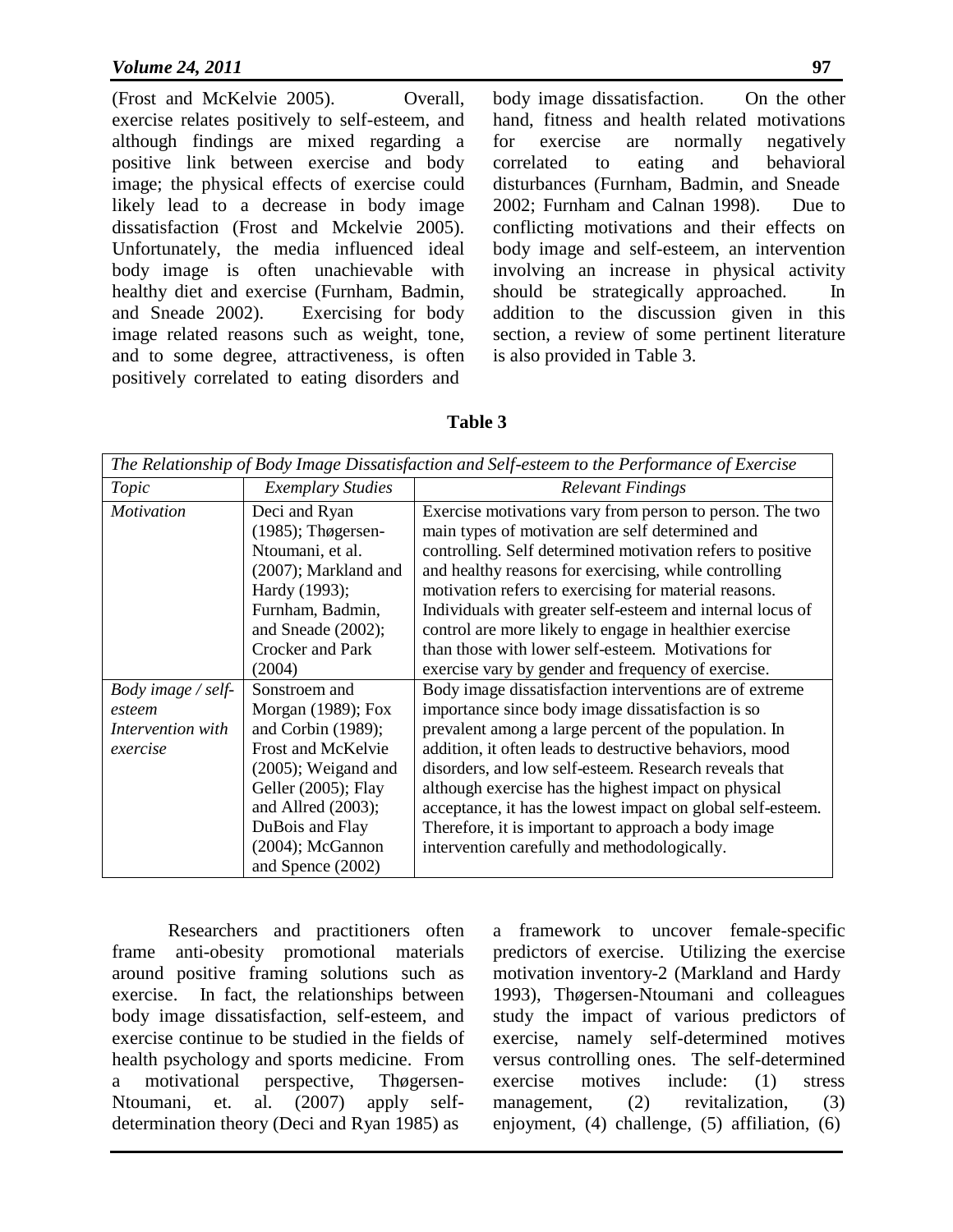health avoidance, (7) positive health, (8) strength and endurance, and (9) nimbleness; the controlling motives include: (1) social recognition, (2) competition, (3) health pressures, and (4) weight management. Their findings suggest that women who exercise moderately or regularly have higher levels of controlling motives than women who do not. These results are consistent with other research on gender differences in exercising motivations. For example, Furnham, Badmin, and Sneade (2002) indicate that whereas men's motivations to exercise are normally fitness-based, women's motivations tend to be based on appearance, mood, and weight.

The EXSEM (exercise and self-esteem model) was developed by Sonstroem and Morgan (1989) to measure the impact of an intervention on several components of selfesteem. This model consists of three constructs (physical self-efficacy, physical competence, and physical acceptance) which then lead to higher global self-esteem (using the RSE scale). Sonstroem and Morgan emphasize the importance of: 1) using aerobic-type exercise as the most effective means of enhancing self-esteem; and 2) measuring aerobic endurance through some sort of physical measure. The physical selfperception profile (PSPP, Fox and Corbin 1989) and other physical self-concept scales are used in many studies to demonstrate the importance of not only the subjective view of the self as measured in self-esteem scales (holistic self-concept) but also the view of the self at a physical level (PSPP in Huang, et al. 2003; social physique anxiety and body satisfaction in Russell and Cox 2003; selfrated health in Misra, et al. 1996). Data from 119 studies were analyzed with regard to the predictability that increased exercise would lead to higher self-esteem levels (McGannon and Spence 2002). The analysis revealed that exercise had the highest impact on physical acceptance, followed by physical competence, physical self-worth, and finally global selfesteem. With regards to studies which showed fitness improvements, those revealed significantly higher changes in self-esteem.

In very recent research, LePage and Crowther (2010) study the impact of exercise on body satisfaction and affect by differentiating between females with high versus low body satisfaction and their exercise habits. They find that no matter what level of body dissatisfaction women have, they all experience positive affect and lower state body dissatisfaction after exercise. To split their sample into these categories, they utilize the appearance subscale of the Heatherton and Polivy (1991) self-esteem scale.

### **PROPOSED RESEARCH AGENDA**

Based on the review of the literature, we now provide a short list of future research areas which can bridge cross-disciplinary research on self-esteem, body image, and exercise, and how they relate to each other. The overview of the extant research indicates that without stepping back and taking a broader view of the issues at question, researchers risk myopic solutions which might not address both the motivations and the consequences involved in these constructs.

### **Body image dissatisfaction and self-esteem intervention research**

Intervention research such as seen in Positive Action, Inc. (Flay and Allred 2003) [\(http://www.positiveaction.net/index.asp\)](http://www.positiveaction.net/index.asp)) shows that self-esteem motivation theory can be used as a measure of a successful research paradigm. They use a thoughts-actionsfeelings circle, which they explain as "…our thoughts lead to actions, and those actions lead to feelings about ourselves, which lead to more thoughts." The circle can therefore be productive or destructive.

This research shows a combination of both cognitive and behavioral aspects incorporated into a comprehensive applied psychology program (DuBois and Flay 2004). The empirical results of this study showed that schools which continued for four or more years to use Positive Action had positive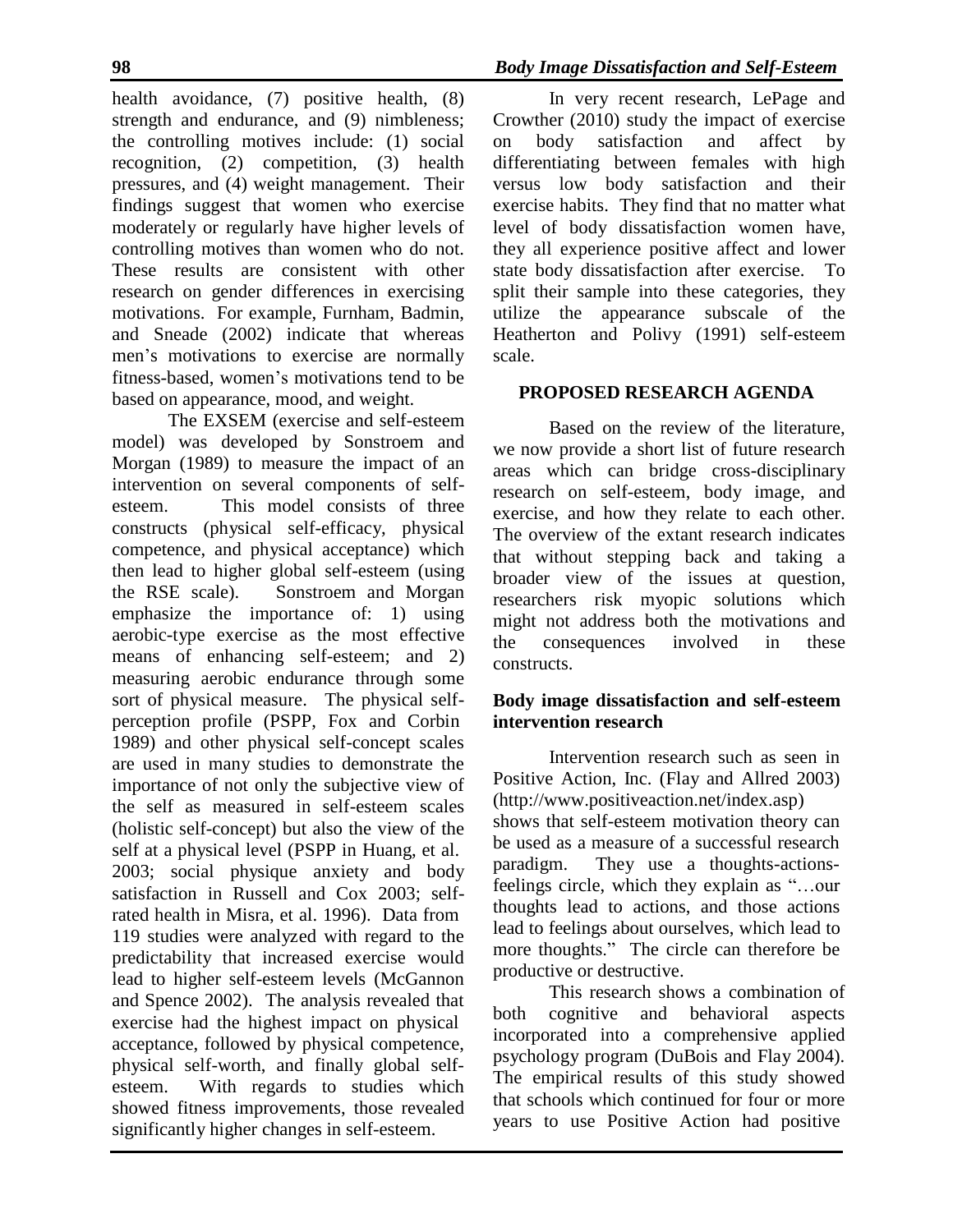effects in terms of both scholastic test scores and disciplinary referrals. Positive Action, Inc. was designed to use self-esteem enhancing techniques to create more favorable academic and disciplinary behaviors, and appear to have been successful (Flay and Allred 2003).

We suggest that future research in this area extend the positive psychology approach in Flay and Allred (2003) from a marketing perspective to create social marketing campaigns to increase self-esteem and decrease body image dissatisfaction.

#### **The relationship of self-efficacy with body image dissatisfaction and self-esteem**

It is pertinent to study the differing roles of self-esteem vs. self-efficacy, especially with regard to measurement issues. General self-efficacy (GSE) has been defined as a "…relatively stable, trait-like generalized competence belief," whereas self-efficacy is "…a relatively malleable, task-specific belief" (Chen, Gully, and Eden 2004, p. 376). Chen and colleagues empirically tested the relationship between general self-efficacy and global self-esteem in the framework of motivational traits, affective traits, motivational states, and affective states. They demonstrated that "…GSE is more closely related to motivational variables whereas selfesteem is more closely related to affective variables (except work self-esteem)" (p. 389). These findings suggest that "...how" individuals judge their capabilities (i.e., GSE) arouses certain consequences, whereas how they feel about themselves (i.e., self-esteem) leads to somewhat different consequences"

(Chen, Gully, and Eden 2004, p. 389). Judge et al. (2002) studied the possibility that selfesteem, neuroticism, locus of control, and generalized self-efficacy could all be indicators of a common core construct. Their meta-analytic results indicate a strong relationship between these measures, although, as they mention, "…while there may be value in studying these traits separately and as dependent variables, we do believe that researchers need to recognize the similarities among these traits and give their common core consideration" (Judge et al. 2002, p. 708). The key word used here is trait, since the present research advocates the use of both self-esteem and self-efficacy as specific states.

Future research should therefore connect self-efficacy with state self-esteem to further ascertain their motivational versus affective components and delineate subtleties of their measurement.

#### **Conceptualizing body image dissatisfaction and self-esteem motivations**

Crocker and Park (2004) discuss the costs involved in the pursuit of self-esteem, but still maintain that this pursuit (specifically in North America) is extremely pervasive. One of the most relevant aspects of their discussion deals with approach/avoidance goals among high versus low self-esteem people. They argue that people with high self-esteem have more approach or selfpromotional goals, whereas people with low self-esteem have more avoidance-of-failure or failure-prevention goals.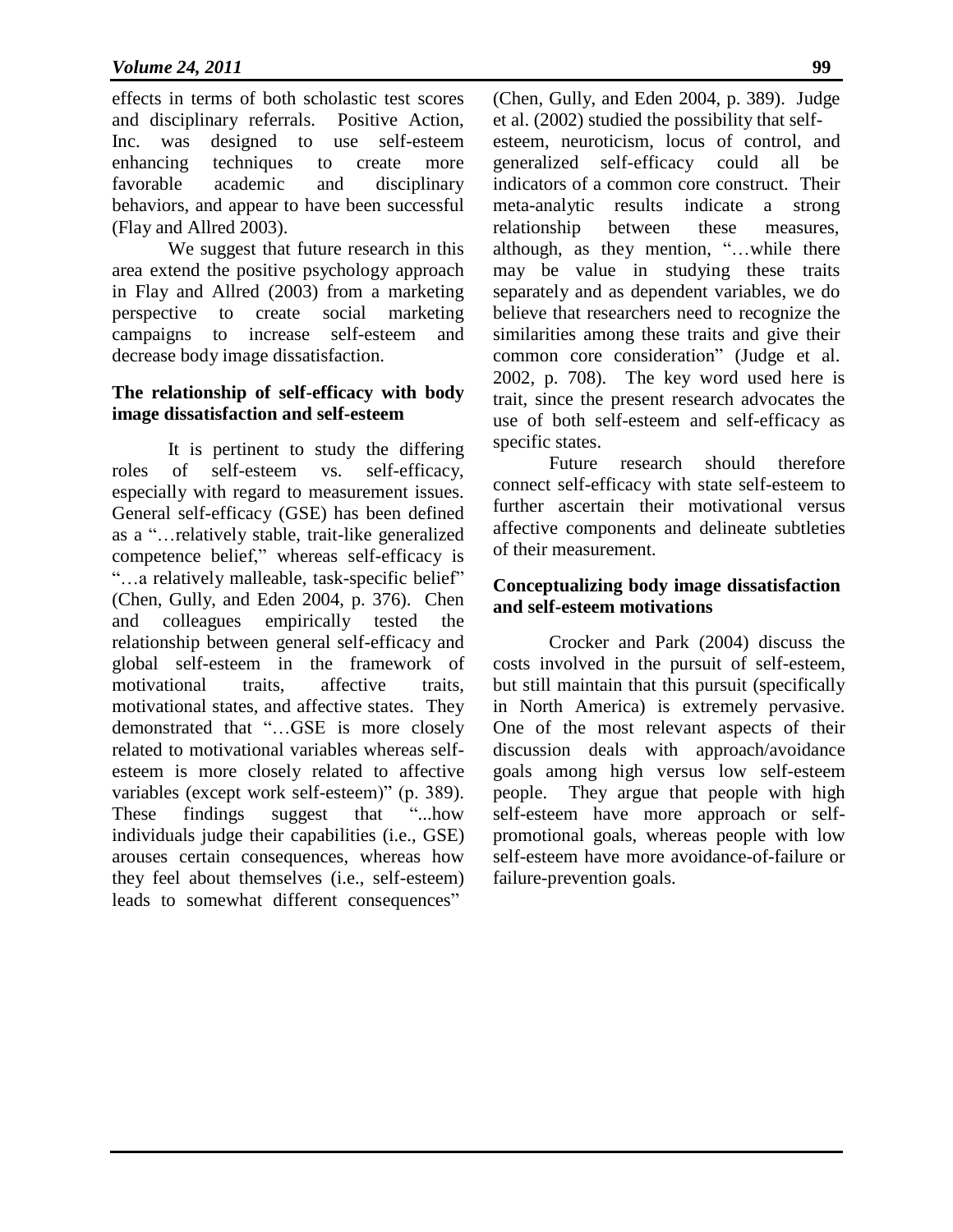**Figure 1**

#### **Conceptual Framework for Proposed Research Idea**

|                        |                   | Too Little                                                                                                                                                                | <b>Too Much</b>                                                                                                                                                   |
|------------------------|-------------------|---------------------------------------------------------------------------------------------------------------------------------------------------------------------------|-------------------------------------------------------------------------------------------------------------------------------------------------------------------|
| self-esteem<br>improve | <b>Too Little</b> | <b>Negative description:</b><br>depression and<br>hopelessness<br>Intervention danger:<br>inability to sustain                                                            | <b>Negative description:</b><br>overconfident and<br>inactive<br>Intervention danger:<br>resistance to<br>improvement                                             |
| Motivation             | Too Much          | <b>Negative description:</b><br>limitless pursuit<br>(anorexia, bulimia)<br>Intervention danger:<br><b>Over anxiousness</b><br>regarding effectiveness<br>of intervention | <b>Negative description:</b><br>narcissistic and overly<br>motivated (proselytizing)<br>Intervention danger:<br>distraction away from<br>self to "bugging" others |

**Amount of self-esteem**

Figure 1 depicts a possible conception of how self-esteem literature reflects a very relevant issue – that of *extremes*. Research on self-esteem focuses on both the *motivational*  (or antecedent) aspect (striving for selfesteem) and the *outcome* (or consequence) aspect (low versus high state self-esteem). Essentially, much of this research addresses extremes, arguing that too much or too little self-esteem can be counterproductive. Thus, "healthy" (accurate) pursuit of self-esteem does not exist on the extremes, rather, it is found in the middle ground (Baumeister, et al. 2003; Crocker and Park 2004; DuBois and Flay 2004). First of all, we suggest that the framework itself be verified in future research, and secondly, that marketing

researchers explore the antecedents and consequences of normal levels of self-esteem.

#### **DISCUSSION AND CONCLUSION**

This article contributes to the large body of research on self-esteem and body image satisfaction by providing an overarching framework with which we explore and suggest cross-disciplinary research agendas to increase the understanding of these immensely important domains. Body image dissatisfaction and self-esteem are widely recognized as key measures which are discussed in studies including those on mental health (Leeper Piquero et al. 2010; Davison and McCabe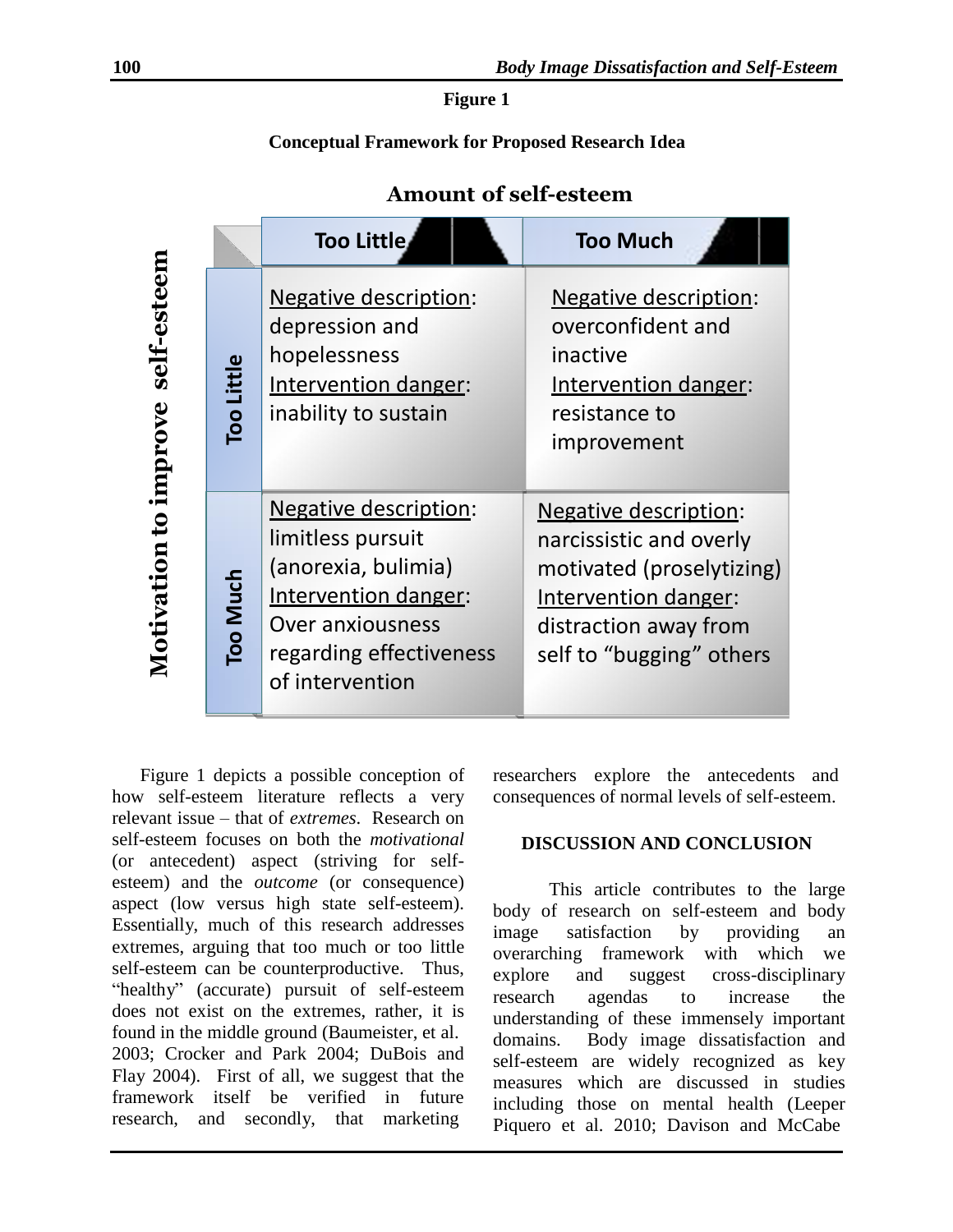2006), eating habits (Garner and Garfinkel 1980; Sundgot-Borgen 1993), exercise-related behaviors (LePage and Crowther 2010; Greenleaf 2002; Bobbio 2009), advertising and media effects (Venkat and Ogden 2002; Want 2009; Peck and Loken 2004), and gender schema and congruity (Feiereisen, Broderick and Douglas 2009; Sondhaus, Kurtz, and Strube 2001). Even more disturbing and important are the number of studies which suggest that whereas student samples show interesting relationships and provide exploratory results, the real need for research lies in the adolescent population since they have the highest risk of developing early eating disorders (Dooley, Deshpande, and Adair 2010; Carleson Jones and Crawford 2005). Studies which are particularly focused on adolescents show similar effects in cross cultural settings (Furnham, Badmin, and Sneade 2002). In order to provide frameworks for research with adolescents and other at-risk groups, we must first explore the existing research with a lens for furthering proposed interventions and managerial implications.

In essence, even though exercise and eating relate to self-esteem in different ways for males and females, both would stand to benefit from increases in body image satisfaction and self-esteem. This means that a positive psychology framework could be used to create an intervention which combines cognitive attitude-based framing (to increase self-esteem) and applied behavior analysis (to increase exercise). Body image dissatisfaction and self-esteem, as suggested in this article, are very important and fundamental constructs both in developing and empirically validating cognitive theory and in implementing behavior-based interventions.

Tables 1, 2, and 3 support a psychology based intervention strategy and provide a summary of important literature across multiple disciplines. To begin, Table 1 summarizes research pertaining to self-esteem and body image dissatisfaction measures. A fundamental stage in planning an intervention

is to first understand the extent to which a population suffers from body image dissatisfaction and low self-esteem through the use research with valid constructs. Such measures quantify constructs in greater detail rather than, for example, simply dichotomizing self-esteem into high and low categories. Instead, through the use of these in-depth measures, participants can indicate their level of agreement with statements referring to themselves using battery and response systems. Other measurement inventories ask participants to rate their level of agreement with statements concerning their similarity or dissimilarity with another person. Body image dissatisfaction is normally measured separately by asking participants to rate their actual body in relation to their ideal body, and measuring the discrepancy. Once individual levels of body image dissatisfaction and self-esteem are established, researchers can begin to examine the root of the discrepancy to uncover theory, conduct more studies, and identify possible interventions.

Table 2 summarizes literature pertaining to how media is often an underlying influencer of body image dissatisfaction and low self-esteem. In almost every form of media, including print, online, and TV advertising, models are depicted with almost impossible to achieve body ideals and many members of the public accept these ideals as an achievable norm. To speak to this point, plastic surgery is abounding throughout the world, to augment, reduce, and constantly tamper with the natural look of both genders. Additionally, research shows that skin whitening has also become a massive issue throughout the world, as females, in particular, purchase lightening products of multiple brands and endure pain and societal pressure to whiten their skin, regardless of the consequences (Krishen, LaTour, and Alishah *forthcoming*). Society's emphasis on thinness creates a popular perception that a heavier build is unattractive and unacceptable. The problem arises in the pursuit of the thin ideal when people resort to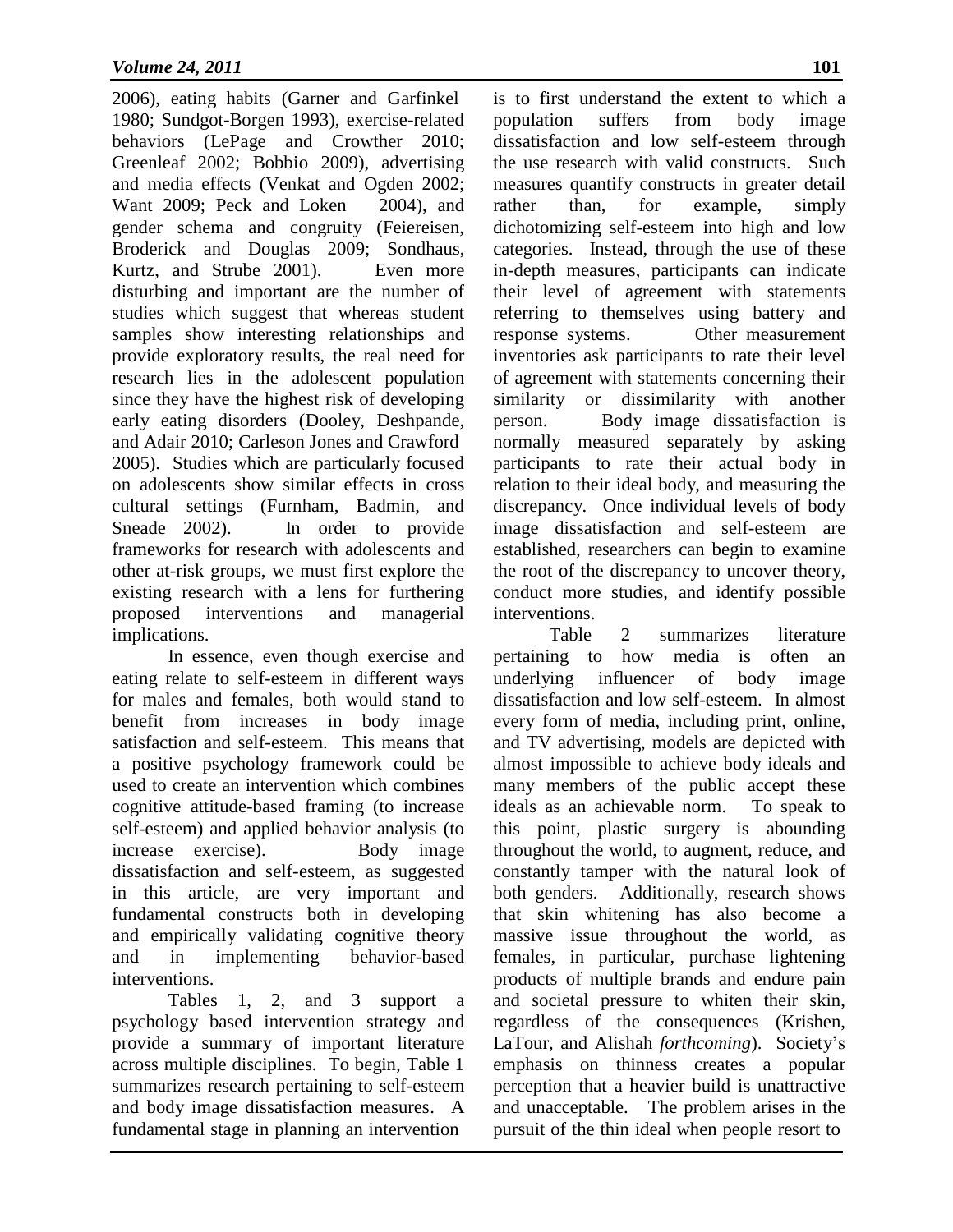unhealthy eating behaviors, dangerously excessive exercise, and destructive thought patterns. Therefore, we want to emphasize the importance of interrupting these negative behaviors and thoughts with an appropriate and strategic intervention procedure.

Finally, Table 3 details the primary motivations for exercise and provides information regarding safe and effective interventions. Research in the area of exercise, self-esteem, and body image suggests that there are various motivations for exercising, some of which can also be unhealthy. The goal of a body image and self-esteem exercise intervention is to promote healthy self determined exercise, or exercise which is motivated by health, fitness, and stress management related goals.

The next step would be to create an empirical intervention using the self-esteem scale described in this research in combination with tried and tested applied behavior analysis techniques. This transformative social marketing intervention could utilize activators such as those given in Geller (2001), which include an educational campaign, constant reminders all over campus, and commitment pledges while measuring state or implicit self-esteem to monitor progress.

### **REFERENCES**

- Agliata, Daniel and Tantleff-Dunn, Stacey (2004), "The impact of media exposure on males' body image," *Journal of Social and Clinical Psychology,* 23(1), 7-22.
- Algars, Monica, Santtila, Pekka, and Sandnabba, Kenneth N. (2010), "Conflicted gender identity, body dissatisfaction, and disordered eating in adult men and women," *Sex Roles,* 63(1-2), 118-125.
- American College Health Association (2011), *American College Health Association – National College Health Assessment II: Reference Group Executive Summary 2010*, Linthicum, MD.
- Baumeister, Roy F., Campbell Jennifer D., Krueger Joachim I., and Vohs, Kathleen D. (2003), "Does high self-esteem cause better performance, interpersonal success, happiness, or healthier lifestyles," *Psychological Science in the Public Interest,* 4(1), 1-44.
- Bobbio, Andrea (2009), "Relation of physical activity and self-esteem," *Perceptual and Motor Skills*, 108 (2), 549-57.
- Carleson Jones, Diane and Crawford, Joy K. (2005), "Adolescent boys and body image: Weight and muscularity concerns as dual pathways to body dissatisfaction," *Journal of Youth and Adolescence,* 34(6), 629-636.
- Cash, Thomas F. (1990), "The psychology of physical appearance: Aesthetics, attributes, and images," In T. F. Cash & T. Pruzinsky (Eds.), *Body images: Development, deviance, and change.* New York: Guilford
- Cash, Thomas. F., Winstead, B. A., & Janda L. H. (1986a), "A Psychology Today reader survey: Your body, yourself," *Psychology Today, 20*(3), 30-35.
- Chen, Gilad, Gully, Stanley M., and Eden, Dov (2004), "General self-efficacy and selfesteem: Toward theoretical and empirical distinction between correlated selfevaluations," *Journal of Organizational Behavior, 25*(3), 375-395.
- Cooper, Peter J., Taylor, Melanie J., Cooper, Zafra, & Fairburn, Christopher G. (1987), "The development and validation of the body shape questionnaire," *International Journal of Eating Disorders*, *6(4)*, 485–494.
- Crocker, Jennifer and Park, Lora E. (2004), "The costly pursuit of self-esteem," *Psychological Bulletin, 130*(3), 392-414.
- Davison, Tanya E. and McCabe, Marita P. (2006), "Adolescent body image and psychosocial functioning," *The Journal of Social Psychology*, 146(1), 15-30.
- Deci, Edward L., & Ryan, Richard M. (1985). *Intrinsic motivation and self-determination in human behavior.* New York, NY: Plenum Press.
- DeLeel, Marissa L., Hughes, Tammy L., Miller, Jeffrey A., Hipwell, Alison, Theodore, Lea A. (2009), "Prevalence of eating disturbance and body image dissatisfaction in young girls: An examination of the variance across racial and socioeconomic groups," *Psychology in the Schools, 46(8),* 767-775.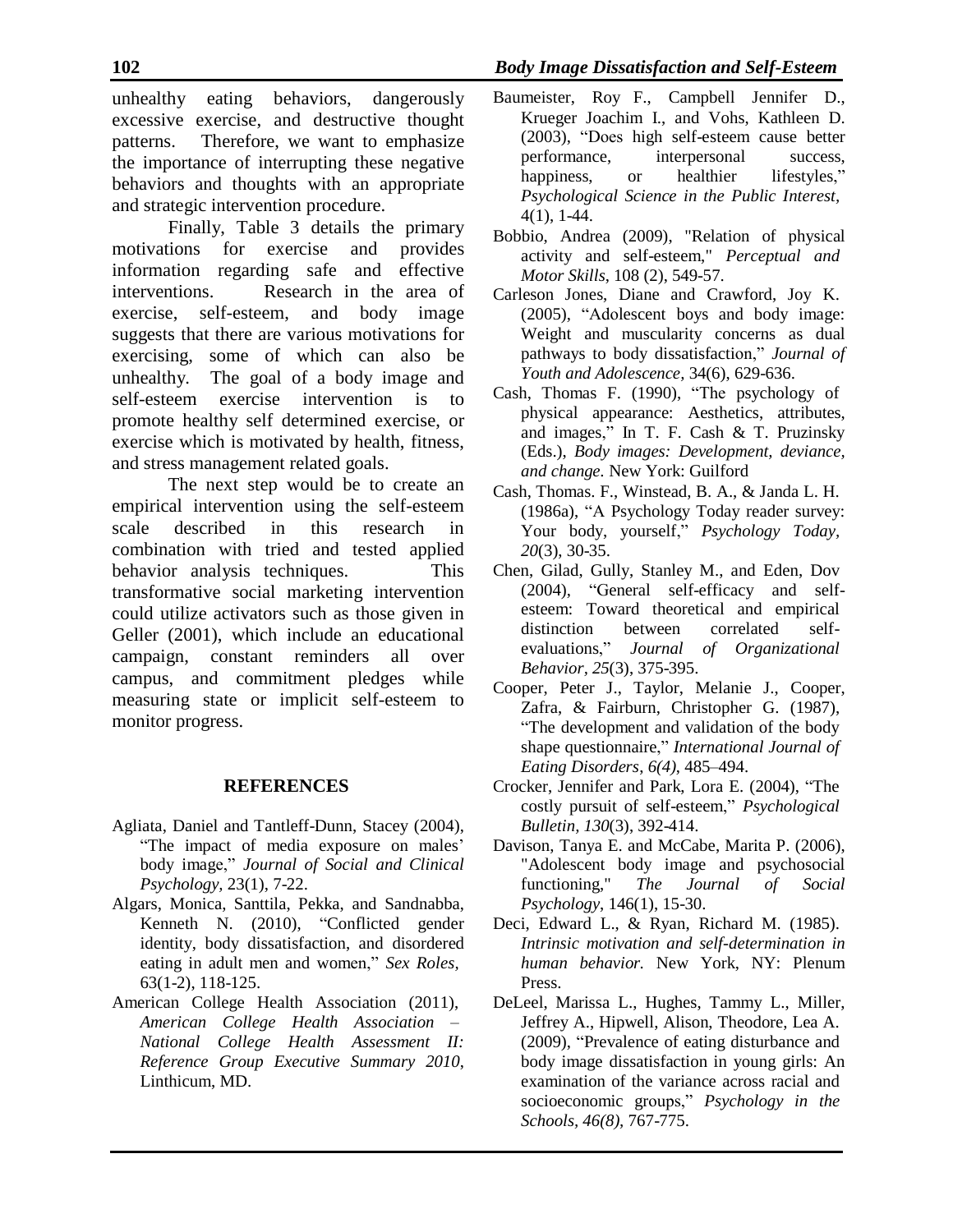- Dooley, Jennifer A., Deshpande, Sameer, and Adair, Carol E. (2010), "Comparing adolescent-focused obesity prevention and reduction messages," *Journal of Business Research*, 63(2), 154-160.
- DuBois, David L. and Flay, Brian R. (2004), "The healthy pursuit of self-esteem: Comment on and alternative to the Crocker and Park (2004) formulation," *Psychological Bulletin, 130*(3), 415-420.
- Feiereisen, Stephanie, Broderick, Amanda J., and Douglas, Susan P. (2009), "The effect and moderation of gender identity congruity: Utilizing "real women" advertising images," *Psychology and Marketing*, 26(9), 813-843.
- Festinger, Leon (1954), "A Theory of Social Comparison Processes," *Human Relations,* 7(2), 117-140.
- Flay, Brian R. and Allred, Carol G. (2003), "Long-term effects of the Positive Action program: A comprehensive, positive youth development program," *American Journal of Health Behavior, 27*(1), S6-S21.
- Forrest, Kimberly Y.Z. and Stuhldreher, Wendy L. (2007), "Patterns and correlates of body image dissatisfaction and distortion among college students," American *Journal of Health Studies,* 22(1), 18-25.
- Fox, Kenneth R. and Corbin, Charles B. (1989), "The physical self-perception profile: Development and preliminary validation," *Journal of Sport and Exercise Psychology*, 11(4), 408-430.
- Franzoi, Stephen L. and Herzog, Mary E. (1986), "The body-esteem scale: A convergent and discriminate validity study," *Journal of Personality Assessment, 50(1), 24-31.*
- Frost, Jackie and McKelvie, Stuart J. (2005), "The relationship of self-esteem and body dissatisfaction to exercise activity for male and female elementary school, high school, and university students," *The Online Journal of Sport Psychology,* 7(4), 36-49.
- Furnham, Adrian, Badmin, Nicola, and Sneade, Ian (2002), "Body image dissatisfaction: Gender differences in eating attitudes, selfesteem, and reasons for exercise," *Journal of Psychology,* 136(6), 581-596.
- Furnham, Adrian, and Calnan, Alison (1998), "Eating disturbances, self-esteem, reasons for exercising and body weight dissatisfaction in adolescent males," *European Eating Disorders Review, 6(1),* 58–72.
- Furnham, Adrian and Greaves, Nicola (1994), "Gender and locus of control correlates of body image dissatisfaction," *European Journal of Personality,* 8(3), 183-200.
- Garner, David M. and Garfinkel, Paul E. (1980), "Socio-cultural factors in the development of anorexia nervosa," *Psychological Medicine, 10(4),* 647–656.
- Geller, E. Scott (2001), "Behavior-based safety in industry: Realizing large-scale potential of psychology to promote human welfare," *Applied & Preventative Psych, 10(2)*, 87-105.
- Goulding, C. (2005), "Grounded theory, ethnography and phenomenology: A comparative analysis of three qualitative strategies for marketing research", *European Journal of Marketing*, *39(3/4),* 294-308.
- Grabe, Shelly and Hyde, Janet Shibley (2006), "Ethnicity and body dissatisfaction among women in the United States: A metaanalysis," *Psych Bulletin,* 132(4), 622-640.
- Grabe, Shelly, Ward, L. Monique, and Hyde, Janet Shibley (2008), "The role of the media in body image concerns among women: A meta-analysis of experimental and correlation studies," *Psych Bulletin,* 134(3), 460-476.
- Greenleaf, Christy (2002), "Athletic body image: exploratory interviews with former competitive female athlete," *Women in Sport & Physical Activity Journal*, 11(1), 63-88
- Gulas, Charles S. and McKeage, Kim (2000), "Extending social comparison: An examination of the unintended consequences of idealized advertising imagery," *Journal of Advertising,* 29(2), 17-28.
- Heatherton, Todd F. and Polivy, Janet (1991), "Development and validation of a scale for measuring state self-esteem," *Journal of Personality and Social Psychology*, 60(6), 895-910.
- Huang, Terry T.K., Harris, Kari J., Lee, Rebecca E., Nazir, Naiman, Born, Wendi, and Kaur, Harsohena (2003), "Assessing the overweight, obesity, diet, and physical activity in college students," *Journal of American College Health.* 52(2), 83-86.
- Judge, Timothy A., Erez, Amir, Thoresen, Carl J., and Bono, Joyce E. (2002), "Are measures of self-esteem, neuroticism, locus of control, and generalized self-efficacy indicators of a common core construct?," *Journal of Personality and Social Psychology, 83*(3), 693-710.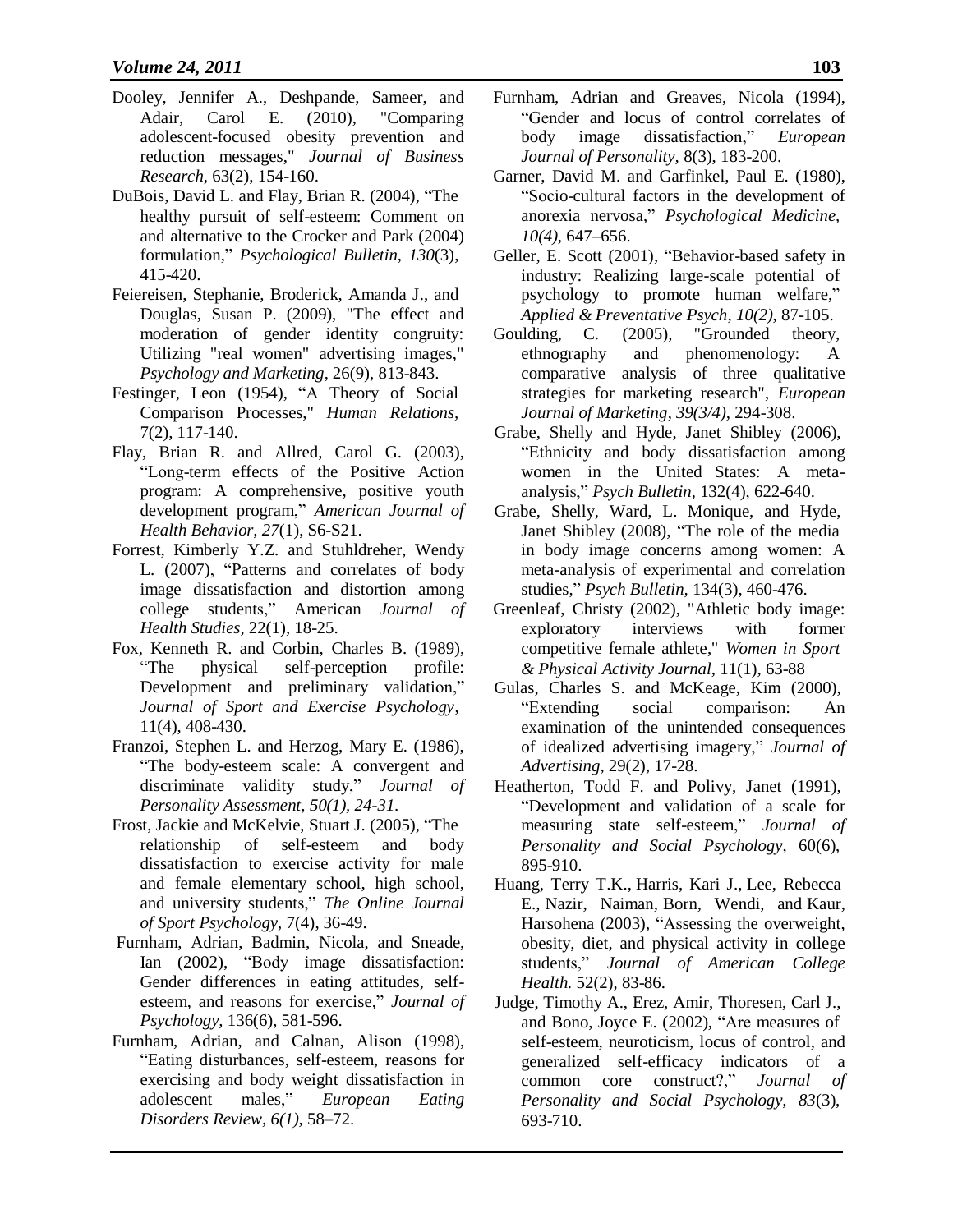- Kostanski, Marion and Gullone, Eleonora (1998), "Adolescent body image dissatisfaction: Relationships with self-esteem, anxiety, and depression controlling for body mass," *Journal of Child Psychology and Psychiatry,* 39(2), 255-262.
- Krishen, Anjala S., LaTour, Michael, and Alishah, Elnaz Jalilipour (forthcoming), "Asian Females in an Advertising Context: Defining Skin Tone Tension," *Journal of Current Issues and Research in Advertising.*
- Kurtz, Robert and Hirt, Michael (1970), "Body attitude and physical health," *Journal of Clinical Psychology,* 26(2), 149-151.
- Leeper Piquero, Nicole, Fox, Kristan, Piquero, Alex R., Capowich, George, and Mazerolle, Paul (2010), "Gender, general strain theory, negative emotions, and disordered eating," *J. of Youth and Adolescence*, 39(4), 380-392.
- LePage, Marie L. and Crowther, Janis H. (2010), "The effects of exercise on body satisfaction and affect," *Body Image*, 7(2), 124-130.
- Markland, David and Hardy, Lew (1993),"The exercise motivations inventory: Preliminary development and validity of a measure of individuals' reasons for participation in regular physical exercise," *Personality* and *Individual Differences,* 15(3), 289-296.
- Martin, Brett A.S., Veer, Ekant, Pervan, Simon J. (2007), "Self-referencing and consumer evaluations of larger-sized female models: A weight locus of control perspective," *Marketing Letter,* 18, 197-209.
- Martin, Mary C. and Gentry, James W. (1997), "Stuck in the model trap: The effects of beautiful models in ads on female preadolescents and adolescents," *Journal of Advertising,* 26(2), 19-33.
- McGannon, Kerry R. and Spence John C. (2002), "The effect of exercise on self-esteem: Is it global or domain-specific," *Alberta Centre for Active Living,* 9(4).
- Misra Ranjita, Alexy, Betty, and Panigrahi, Bhagaban, (1996), "The relationships among self-esteem, exercise, and self-rated health in older women," *Journal of Women and Aging*, 8(1), 81–94.
- Mokdad, Ali H., Bowman, Barbara A., Ford, Earl S., Vinicor, Frank, Marks, James S., and Koplan, Jeffrey P. (2001), "The continuing epidemics of obesity and diabetes in the United States," *Journal of the American Medical Association, 286(10)*, 1195-2000.
- Mokdad, Ali H., Serdula, Mary K., Dietz, William H., Bowman, Barbara A., Marks, James S., and Koplan, Jeffrey P. (1999), "The spread of the obesity epidemic in the United States, 1991-1998," *Journal of the American Medical Association, 282(16)*, 1519-1522.
- Mokdad, Ali H., Ford, Earl S., Bowman, Barbara A., Dietz, William H., Vinicor, Frank, Bales, Virginia S., Marks, James S. (2003), "Prevalence of obesity, diabetes, and obesityrelated health risk factors, 2001," *Journal of the American Medical Association, 289(1)*, 76-79.
- O'Dea, Jennifer A. (2004), "Prevention of child obesity: 'First, do no harm'," *Health Education Research Theory and Practice,* 20(2), 259–265.
- Orth, Ulrich R. and Holancova, Denisa (2004), "Consumer response to sex role portrayals in advertisements: Effects of incongruity and prejudices on emotions and attitudes," *Journal of Advertising*, 32(4), 77–89.
- Peck, Joann and Loken, Barbara (2004), "When will larger-sized female models in advertisements be viewed positively? The moderating effects of instructional frame, gender, and need for cognition," *Psychology and Marketing*, 21(6), 425-442.
- Petina, Iryna, D.G. Taylor and Voelker, Troy A. (2009), "The roles of self-discrepancy and social support in young females' decisions to undergo cosmetic procedures," *Journal of Consumer Behavior,* 8, 149-165.
- Rosa, Jose A., Garbarino Ellen C., and Malter Alan J. (2006), "Keeping the body in mind: The influence of body esteem and body boundary aberration on consumer beliefs and purchase intentions," *Journal of Consumer Psychology*, 16(1), 79-91.
- Rosen, James C., D. Srebnik,, Saltzberg, Elayne, and Wendt, Sally (1991), "Development of a body image avoidance questionnaire," *Psychological Assessment, 3*(1), 32-37.
- Rosenberg, Morris (1965). *Society and the adolescent self-image*. Princeton Univ. Press.
- Rosenberg, Morris (1979). *Conceiving the self*. New York: Basic Books.
- Russell, William D. and Cox, Richard H. (2003), "Social Physique anxiety, body dissatisfaction, and self-esteem in college females of differing exercise frequency, perceived weight discrepancy, and race," *Journal of Sport Behavior,* 26, 298-319.